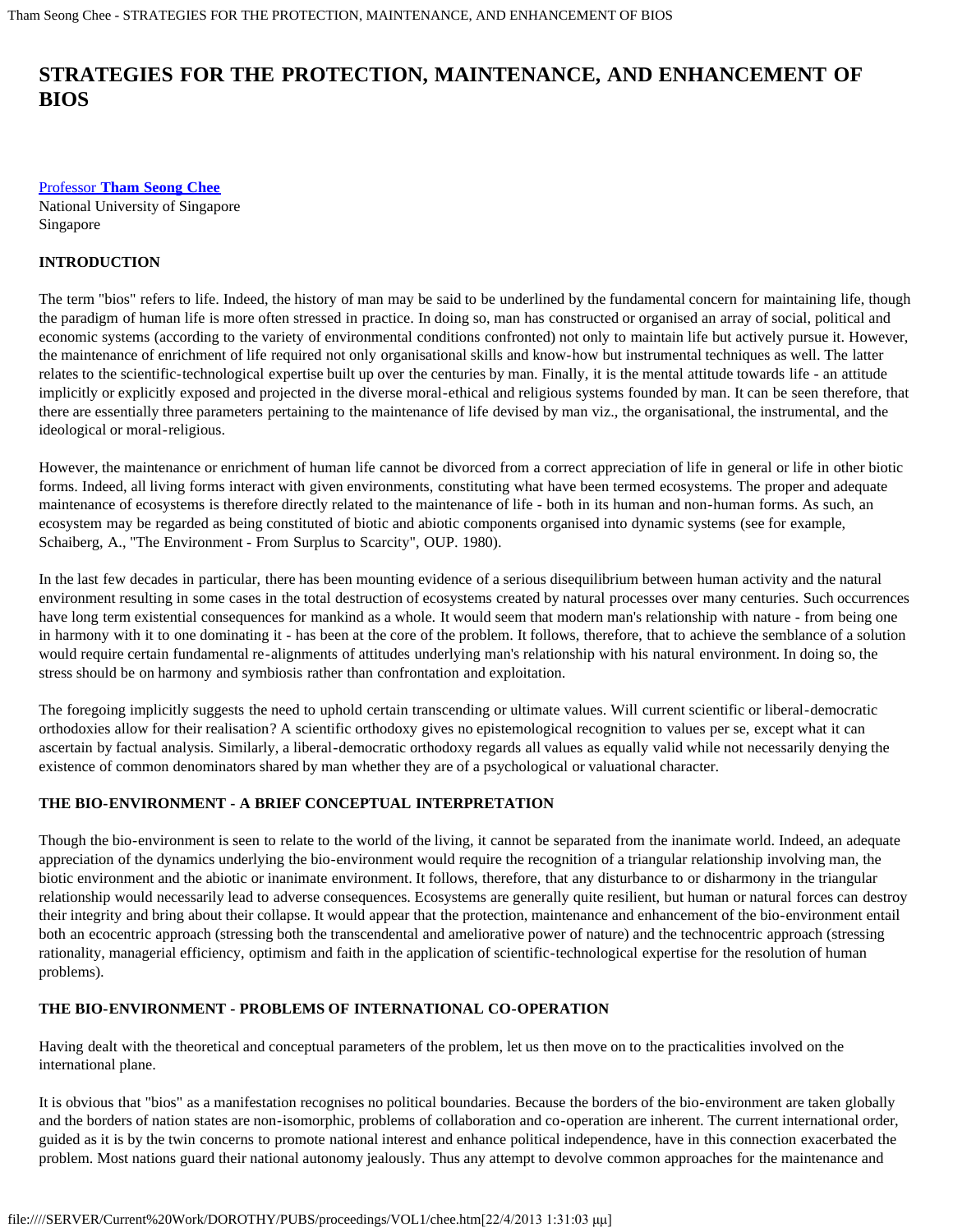enhancement of the bio-environment, however great its intrinsic worth may be, could be perceived with suspicion or scepticism.

The preceding is partly if not mainly due to the fact that there is uneven development among nation states. This unevenness is most glaringly exemplified in the differences of development resources available to each nation state. Moreover, the state of institution building including the process of political democratisation among nation states varies from the effete to the sublime. A fair number of nation states continue to remain brittle and fragile, under constant threat either from within or from without or both. For these states, deprived as they are of basic needs and comforts, the first concern is to survive rather than to save. Both underdeveloped and developing nation states have all been converted to the universal dogma of the twentieth century, that development necessarily implies industrialisation and industrialisation in turn necessarily involves the institutionalisation and application of science and technology. However, in many developing nation states industrialisation is nothing more than the existence of certain extractive industries (gold, tin, cobalt, iron, fossil oil, managnese, tungsten, diamond, silver, timber etc.) owned and managed by foreign interests. No doubt, as a result of growing political maturity, nation states involved have now negotiated better or improved terms in the sharing of profits and in the transfer for technology. Yet it does not detract from the fact that such industries have directly contributed to soil erosion, floods, deforestation, water and air pollution and a serious if not catastrophic imbalance in the bio-environment.

Underdeveloped and developing countries desirous of achieving technological breakthroughs by wholesale and uncritical importation of industrial and manufacturing know-how from developed countries are also short-changed by the fact that most of what they import represent industries which discharge high levels of pollution or have residuals which endanger the bio-environment. In this regard both air and water as resources for the support of life systems are put in jeopardy. While the economic rationales (or perhaps even the perceived necessity of such industries for the developing nation states) are well appreciated, whether seen from the perspective of the industrialised or the industrialising nation state, there is no doubt that the latter is made to bear the consequences arising from pollution of the bio-environment. Admittedly, more discerning developing or industrialising nation states have now enacted various forms of legislation to ensure that further destruction to the natural "bios" and ecosystems may be averted but efforts it this direction have been minimal and uncoordinated. It is a task made all the more difficult by vested interests and political patronage which frequently determine what needs to be protected and what not. No less important is that the maintenance, protection or enhancement of the bio-environment more frequently than not entail enormous costs - a requirement few developing nation states can meet given their dependent and underdeveloped economies.

The nature of the international economy, underlined as it is by a broad division of labour, also poses a problem of some magnitude in efforts to protect and maintain the bio-environment. Underdeveloped and developing nation states are with rare exceptions dependent on the export of raw materials (metals, fossil fuel, timber etc.) or primary products (rubber, palm-oil, cocoa, copra, sugar, rice etc.). At the same time, their population growth rate is the highest in the world. These conditions make enormous demands on the available land, both for meeting the needs of the ever-expanding plantation or export orientated economy and the needs of the population at large in such areas as farming, housing, urban growth, transport development. As so often happens, a fair degree of indiscriminate destruction of the bio-environment occurs. In some countries, the rush to acquire quick wealth through timber concessions among the political elite coupled with the practice of traditional slash and burn agricultural methods have led to serious deforestation and soil erosion to such a degree that they have resulted in the silting up of streams and rivers and with that the destruction of aquatic life forms. As is well-known, this can set up a chain reaction to the detriment of human existence as a whole. In some instances, the construction of dams to harness hydroelectric power have not only led to the displacement of local communities but also modified the ecosystem to such an extent that the interdependence between biotic and abiotic forms is undermined irrevocably.

Developing nation states have marshalled powerful and persuasive arguments in support of their development objectives despite the fact that a great deal of their biotic heritage is irretrievably lost as a result. There is obviously no easy answer to the dilemma. However, both developing and developed states may make a start by examining the question of common responsibility in regard to the overall protection, maintenance and enhancement of the bio-environment. Simultaneously, developing nation states should ponder the whole concept of development, whether in fact it should model itself in the example set by developed nation states or whether it is in their long term interest.

What can be established, is that the issue of maintaining, protecting and enhancing the bio-environment as a survival necessity for man is tied up with a series of interlocking issues of fundamental importance whether seen nationally or internationally.

For example, developing nation states will feel less inclined to invest in the bio-environment unless and until they have achieved a reasonable measure of economic and social development. Moreover, a nation state may be unwilling to take unilateral action to enhance its bioenvironment without certain guarantees of similar action by other nation states (even if a common plan can be evolved).

In this connection, it seems necessary that the protection and maintenance of the bio-environment does require the attainment of a state of readiness both in the mental and developmental senses before meaningful collaboration may be forthcoming.

Given the problems stated earlier, it comes as no surprise that developing countries (and developed countries as well) put less stress on environmental protection than they do on economic development. This is evidenced by the fact that the Ministry in charge of the Environment (if one exists at all) in some countries is usually among the least important of the Ministries set-up to govern the country. Such a Ministry is normally understaffed and under-supported. Indeed, other Ministries quite often see it as nuisance, as it tends to be regarded as an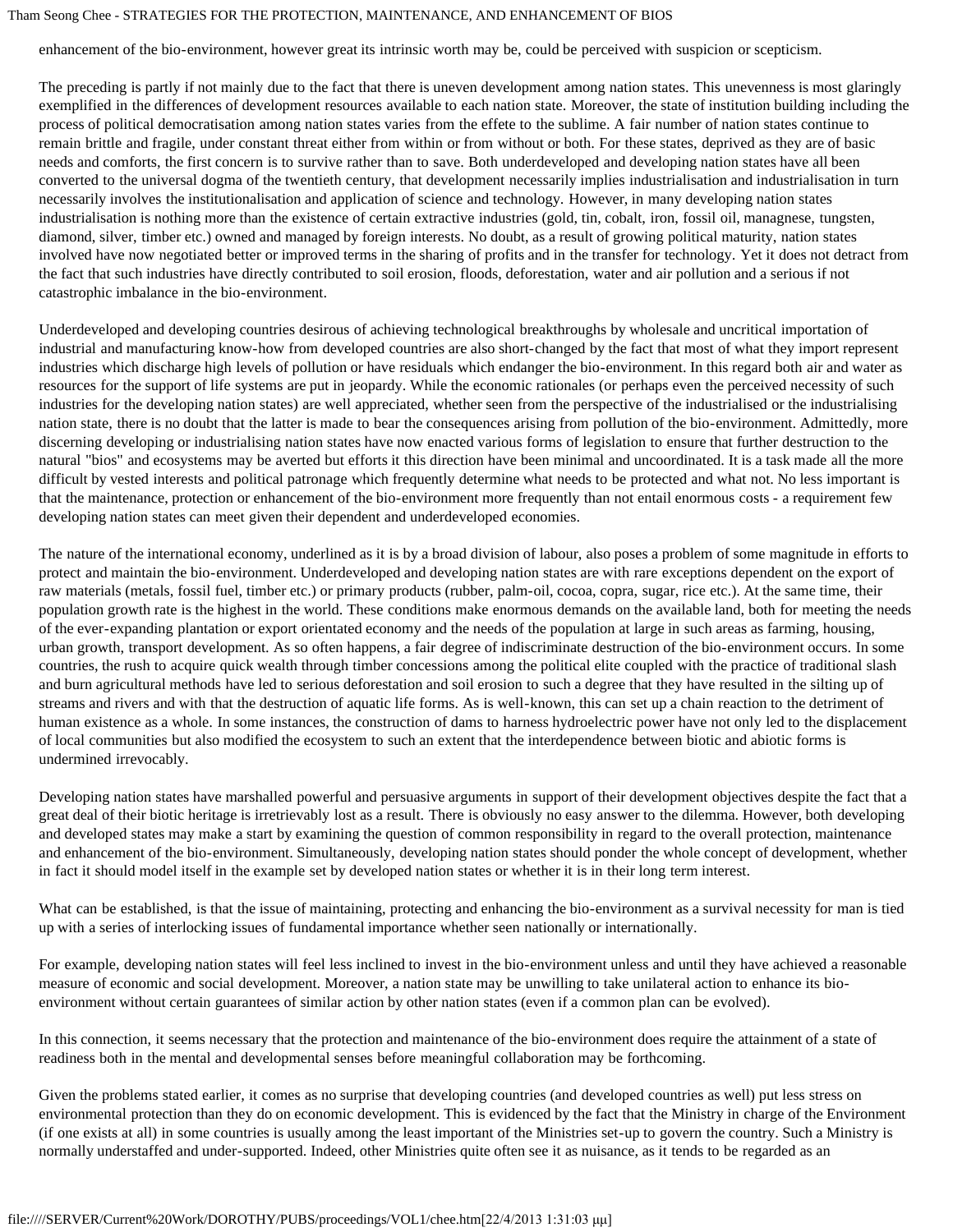"obstruction" to rapid and unhindered development because of its insistence on meeting minimum environmental standards. Inherently, therefore, there is a problem of convergence in regard to perception and developmental priority.

Efforts required to maintain and enhance the bio-environment are also made difficult by the fact that many powerful companies are able to range over the entire world to exploit natural resources for profit. The best illustration is found in the mining of the sea-beds or the so called whaling industry. In this connection, scientific-technological knowledge backed by vast capital resources have been used to tremendous commercial advantage by a few wealthy states to the detriment of the less able to do the same. It is implied in the foregoing statement that the problem pertaining to the protection of "bios" is inherent in the current structure of economic-political relationships between powerful states and weak states or between wealthy and poor states.

Last is the direct threat posed to "bios" itself by the stock-piles of lethal chemicals (including poisonous gases and killer-germs) kept by certain militarily powerful states. Even without a nuclear holocaust, the release of such agents in a military confrontation or by accident will obviously have catastrophic consequences for all forms of life.

The structure of international relationship whether seen in economic, political, military or technological terms does not encourage the maintenance or enhancement of the bio-environment. Indeed, on the contrary, it inherently threatens it in a cumulative fashion. The more the current structure of thought and action prevails in the relationship between states, the more the bio-environment is going to be endangered. There is then an urgent need to examine the current development ideology pursued by nation states as well as the structure of relationship (whether economic, political, military or technological) among nation states. Unless a fundamental change of perception and value is forthcoming, the problem of protecting, maintaining, and enhancing "bios" will remain unsolved. Should it be allowed to enlarge through neglect or lack of common purpose, then mankind would have failed in its most basic responsibility, its responsibility as the guardian of the bio-environment without which it does not deserve to be its beneficiary.

## **THE BIO-ENVIRONMENT - INSTITUTIONAL AND LEGAL IMPERATIVES**

The preceding statement should not be construed to mean that there is no awareness or concern for the protection, maintenance and enhancement of "bios". Neither does it imply that there are no efforts both at the national and international levels to counter the threats posed to the bio-environment. However, such efforts by and large do not question or challenge the basic premises of natural environment in general. To development planners, for example, both the biotic and non-biotic components of the environment could be subjected to human intervention and manipulation so long as the results envisaged are produced, whether from national or international perspectives. To do so, they have emphasised the technocentric mode. Consequently, there is insufficient recognition for bioethics, that cluster of beliefs that stresses the essential humility of man in the face of natural forces. Bioethics "incorporates the notion of limits, or non-negotiable barriers to certain uses of nature" (T. O'Riordan, Environmentalism 1981, p.6). To ignore it, would lead to human peril.

However, the technocentric mode or faith in the ability of science and technology to solve the problems of existence have become so deepseated and pervasive in the minds of development planners that it would be difficult to make them alter course in any significant way in the immediate future. There is no doubt that science and technology must be the means for the protection, maintenance, and enhancement of the bio-environment but in doing so, they must be subsumed under a system of bioethics that not only gives protection to "bios" but equally ensures that mankind's material and spiritual needs are at the same time adequately met. This implies that given the problematic of international co-operation to maintain, protect, and enhance "bios", steps taken to realise it will have to take into account the realities governing international relationships be it of political, economic, military, technological or scientific nature. It is questionable whether a workable legal framework could be constructed and implemented to ensure that nation states adhere to its requirements.

However, this does not mean that this is the only solution nor necessarily the most effective one concerning the enhancement of "bios" in general. Short of a radical change of attitudes and life style what seems clear is that in seeking solutions for the protection of the bioenvironment ecocentric, biocentric and technocentric considerations will have to be satisfactorily weighed and balanced so as to maximise human well-being. It is within this parameter of thought and action that the issues of institutional and legal imperatives at the international level will be examined.

Given the complexity of the international order, underlined as it is by varied levels of development attained by the constituent member states (not to mention the perceived inequality of economic relationship by less developed nation states), efforts initiated to protect the bioenvironment will have to take into account the multi-dimensional nature of the problem. Many forms of co-operation, integrating and linkage based on national, intra-regional and inter-regional considerations according to levels of activity envisaged could be formulated and promoted. To be effective, some kind of common strategy should be worked out by experts representing nation states so as to provide the necessary overall perspective, and, in doing so, ensure co-ordination and mutual support.

Proposal made with a view to enhancing "bios" must take into account various realities and peculiarities of a national or regional character. For example, in more developed nation states, the problem is perhaps not of creating awareness but a matter of wise legislation to ensure that all competing interest groups are adequately catered for. In most underdeveloped and developing nation states the problem is not only creating awareness among the populace at large but the enactment of appropriate laws and the provision of adequate infra-structural support to ensure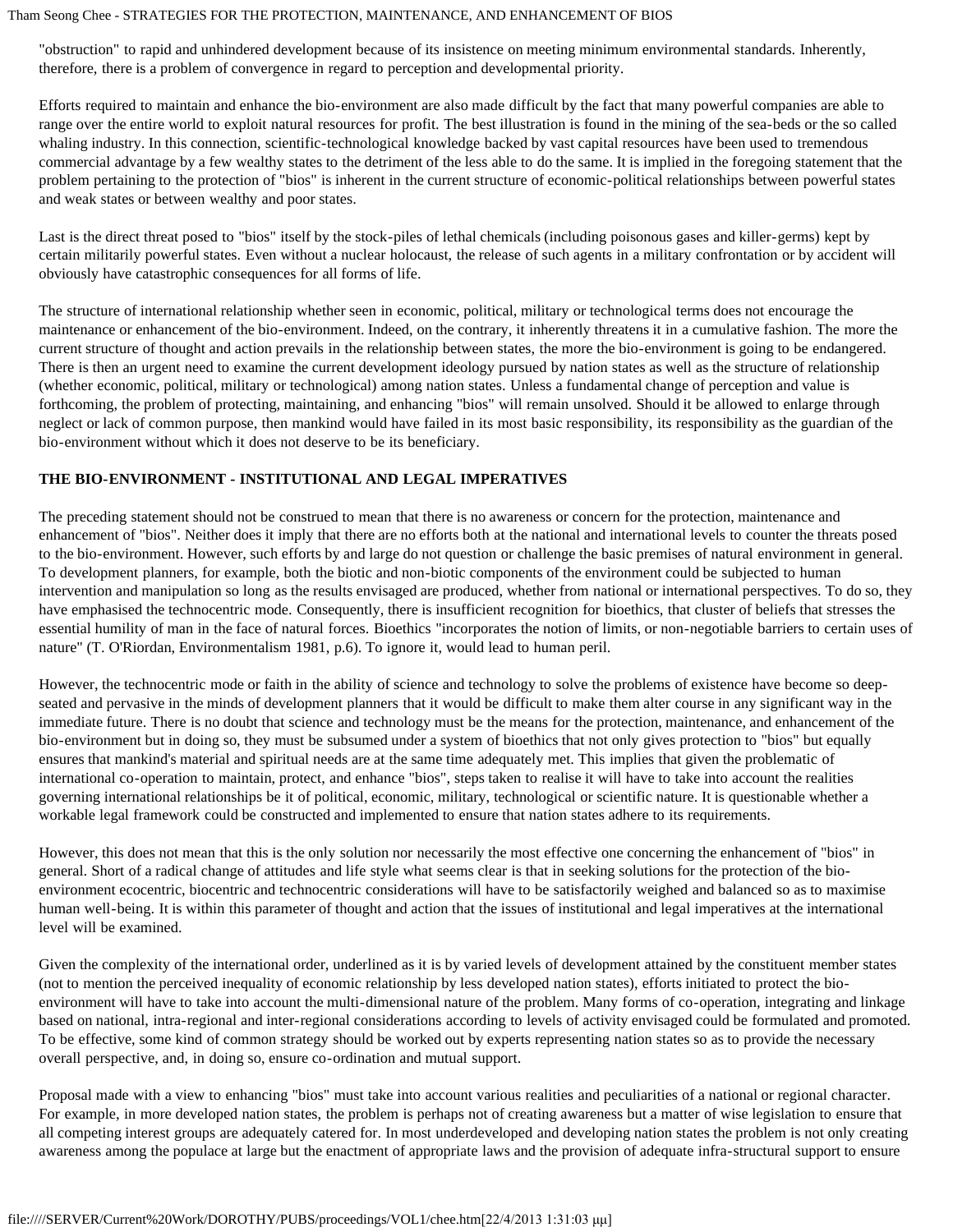that environmental requirements are met and observed.

Similarly, the level of education (and therefore public awareness) varies tremendously among developed and developing nation states. Without adequate knowledge of the bio-environment through education, no awareness of its importance can be effectively created. It is a fact that the higher the level of education and the wider it's spread, the greater is the likelihood of organised pressure groups in defence of "bios" as a matter of principle. Seen in the context of many developing nation states such pressure groups quite often provide a necessary counterweight to unprincipled political behaviour influenced by the desire for profit. In some cases the question of the bio-environment is a matter of protection, in others it might be more a matter of maintenance and in others enhancement, or a combination of two or three.

Efforts at enhancing "bios" can be dichotomised into the national and international dimensions, though it must be mentioned that in certain areas they are integral to each other.

At the national level, one may again view the problem in two dimensions, in terms of the official role in enhancing the bio-environment and in terms of the role of private organisations in fulfilling that same obligation.

It should be a matter of national policy for every government to protect, maintain and enhance the bio-environment. Without such a commitment in principle it would be impossible to plan and institute procedures necessary for the protection of "bios". A Ministry of Environment should be established and given adequate authority to ensure that basic rules laid down for the protection of critical bioenvironments are observed, and such a Ministry should be provided with sufficient financial, organisational and research facilities to enable it to perform its tasks effectively without hindrance and interference from other ministries and interest groups.

In this regard some of the recommendations made at the OECD Meeting of Ministers of Environment on Environment Policies for the 1980's may be worth adopting (see Organisation for Economic Co-operation and Development, Paris. 1980). The institutional arrangements regarded as vital by the Meeting included the following:

- a. that the Environment Minister be automatically informed of policies and plans in other fields that have, or may have, significant impact on the bio-environment (my emphasis);
- b. that suitable mechanisms are developed to ensure that environmental considerations are brought to the centre of major decisionmaking processes;
- c. that better instruments are found to encourage public participation and make it more informed and effective;
- d. that the Environment and other Ministers are informed of evolving public views concerning the bio-environment or environment in general.

The foregoing implies that the political system concern is more or less democratised to an extent that allows for wide public participation in matters pertaining to the protection of "bios". If such a condition is absent then efforts will have to be made to create it. Naturally, nation states provide a wide variety of cultural-political traditions as well as modes of decision making. From the legal point of view, there is also some variation. For example, some nation states allow judicial bodies and courts to hear litigation pertaining to environmental problems whilst others do not. This latter point determines crucially the impact of private organisations and environment pressure groups in their efforts to promote bio-environment issues.

Few underdeveloped and developing nations have private organisations or pressure groups devoted to the protection of the public good in general. Fear of adverse repercussion and sometimes the political elite's monopoly of power make environmental protection efforts ineffectual and inconsequential. Moreover, few political parties take up environmental protection issues in any consistent or programmatic way.

The experience of developed countries (Europe as a whole and North America) seems to suggest that the growth of awareness for the protection of the bio-environment is crucially connected to the growth of interest groups: environmentalists/ecologists vs. government or industrialists; local residents vs. housing developers; commercial farmers vs. herders, ranging from issues of industrial wastes disposal to the citing of military and nuclear installations. Such contests for the use of the environment are not necessarily exclusive to the developed and democratically organised political systems of Western Europe and North America. However, in less developed nation states, the government of the day usually has far greater power in matters pertaining to the use of the environment and by extension the future of the bio-environment as well. Moreover, local interest groups do not cohere sufficiently to counteract development policies damaging to the bio-environment.

The formation of local environment protection groups is a necessary step at the national level to ensure that the public is well informed about the dangers posed to the bio-environment due to badly conceived development policies. Such groups should make demands for freer access to information on planning and development as well as more direct participation in decision-making. In order that such groups function effectively or have public support they must be free of partisanship. Furthermore, there must be a basic sense of responsibility in that such groups should be cognisant of both the constraints and opportunities associated with their efforts to promote the well-being of the bioenvironment. In other words, the work of private environment protection groups should be properly understood by the public and by the government. Unless both environment protection groups and the government have established a clear understanding of each other's intention and responsibility including a sense of trust in each other, a condition of mutual distrust will emerge. This seems to be the lesson in the case of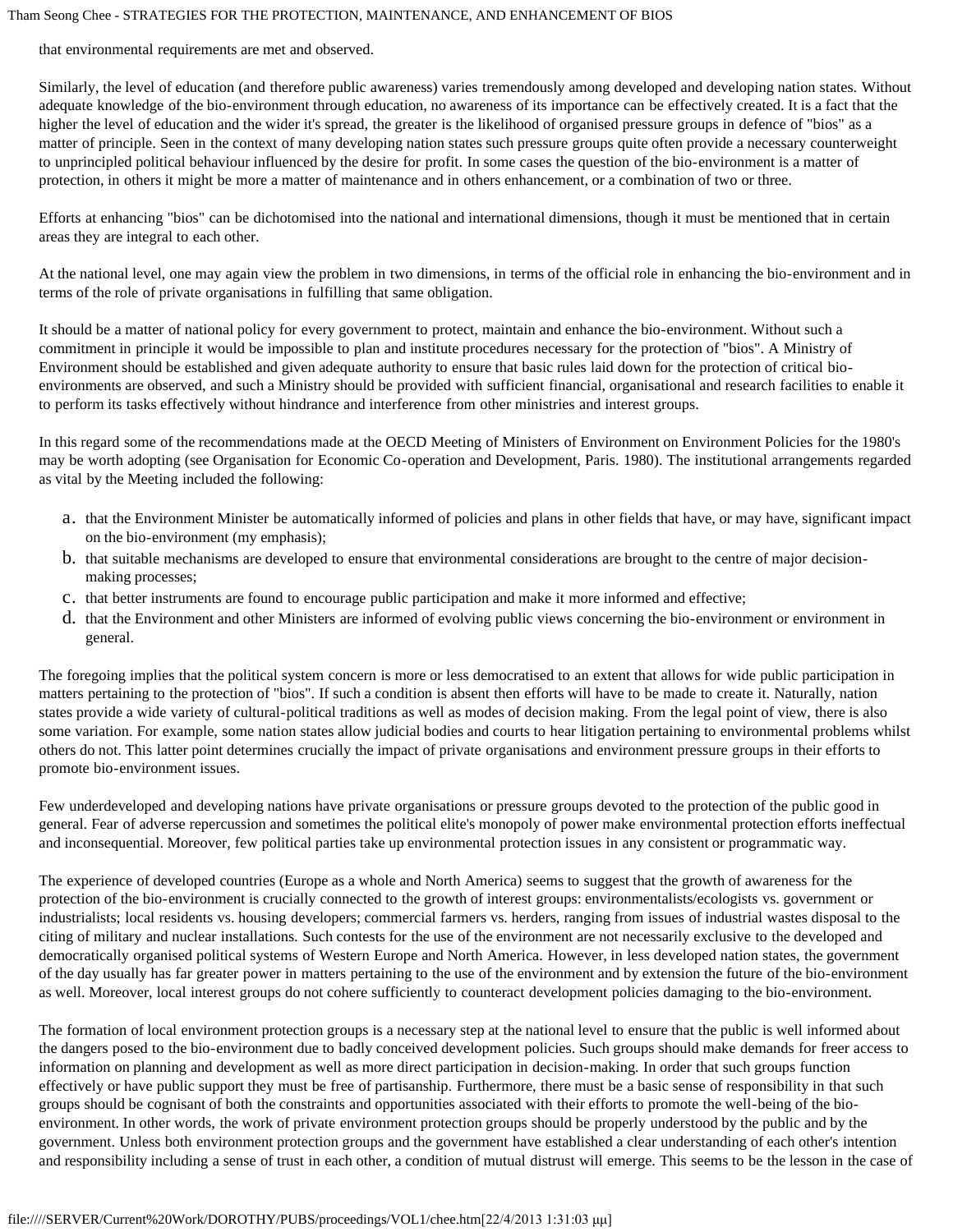the various "environment movements" in Europe where divergent ideologies and the tendency to ignore traditional political frames of action to achieve public support for the protection of "bios" have given rise to consternation and fear of political instability (see pg. 88-89, OEDC Ministers of Environment Meeting, 1980). In many developing nation states the problem faced by private environment protection groups is gaining official recognition of their role in the conservation and protection of the bio-environment. To make things worse, such groups are plagued by shortages of manpower, scientific expertise and financial support. Their continued existence is dependent on donations received from local well-wishers or internationally based environment protection organisations such as the International Union for the Conservation of Nature and Natural Resources (IUCN).

Seen from the international perspective, the protection of the bio-environment would do well to heed the principles declared at the UN Conference on the Human Environment in Stockholm in June 1972. The Declaration's implicit message was that "improvement in the administration of government is necessary for the effective implementation of environmental policies" (see Organisation and Administration of Environment Programmes, United Nations, 1974, New York, mimeo. p.2.).

Principle 2 stresses that, "the natural resources ... must be safeguarded through careful planning and management as appropriate". Principle 4 declares that, "man has a special responsibility to safeguard and wisely manage the heritage of wild life and its habitat ... Nature conservation including wild-life must therefore receive importance in planning for economic development". Principle 7 admonishes all States to "... take all possible steps to prevent pollution of the seas by substances that are liable to create hazards to human health, to harm living resources and marine life ..."

Principle 11 declares that, "the environmental policies of all States should enhance and not adversely affect the present or future development potential of developing countries ...".

Principle 12 incorporates the issue of additionally, advocating that additional international, technical, and financial assistance be made available to the developing countries to cover costs of incorporating environmental safeguards into their development planning. Principle 13 declares that, "in order to achieve a more rational management of resources and thus to improve the environment, States should adopt an integrated and co-ordinated approach to their development planning so as to ensure that development is compatible with the need to protect and improve the human environment for the benefit of their population".

The principles enunciated in the UN Conference on the Human Environment, 1972, are good to the extent that nation states adhere to them by taking stringent and consistent measures to implement them, preferably in close co-operation with each other. As a first step, it might be useful to conduct regional discussions among nation states (among political leaders, among scientists and among environmentalists) on the protection and enhancement of "bios". Currently, the prevalent attitude of nation states is to look at the bio-environment mainly in terms of its economic value of its purported potential for development. Thus, one finds the increasing tendency of nation states to enact laws to protect their fishing grounds or extend their territorial waters to embrace larger economic zones. These tendencies are not in themselves without merit given the political and economic realities underlying relationships among states. Each nation state will make every attempt to enhance and optimise its national interests. Indeed the trust of the UN Charter is fundamentally in recognition of the sovereign rights of member states. As an illustration, though the three UN sponsored conferences on the Law of the Sea (the eleventh and final session ended in April, 1982) were able to adopt a convention establishing rules for the use and exploitation of the seas and sea-bed, there was no consensus achieved.

The lack of unanimity in regard to the use of the sea-bed illustrates a number of realities relevant to a better appreciation of the international dimension in bio-environment protection. First of all, there is the prevalence of economic considerations over others in determining action and perception. Secondly, there is the problem of enacting a transnational code of conduct with legal force to ensure that nation states conform to the wishes of the majority. Finally, there is the problem of powerful interests (whether in the form of super-powers, maritime powers or multinational corporations) who in the nature of things feel disinclined to conform because of the constraints on their basic economic and political instincts.

The protection and enhancement of "bios" therefore entails the structuring of procedures that are able to safeguard the needs of the smaller nations and simultaneously accommodate those of the powerful ones. It is a rule of international relations that applies not only to the issue of "bios" and its enhancement but to all important issues of a transnational dimension. If powerful nations see their global important interest threatened, they will bring pressure (whether economic or political or both) to bear to get their way. The issue of "bios" and its protection for the benefit of future generations cannot be divorced from the political and economic realities of the current international order. In the short or immediate long term (short of a catastrophic change in the bio-environment threatening mankind) it appears that there is not much that can be done to radically transform the motivations and political attitudes of nation states to bring about a redefinition of mankind's relationship with his bio-environment. To do so would entail a fundamental re-alignment of values, greater discipline as well as anticipatory planning in the use of the bio-environment for human benefit. This does not discount the important role and contribution of science and technology in the protection and enhancement of "bios". Indeed, in specific areas or activities pertaining to the protection of "bios" science can and should improve its quality and variety. However, science and technology are essentially instrumental and correct values and precepts must guide their use and application.

The question of the protection and enhancement of "bios" at the international level then entails as much the question of rights as it does responsibilities. In this connection, the determination of rights and responsibilities should be based on the premise that nation states who choose to exercise rights should at the same time be made to shoulder responsibilities in the protection of "bios" according to their means,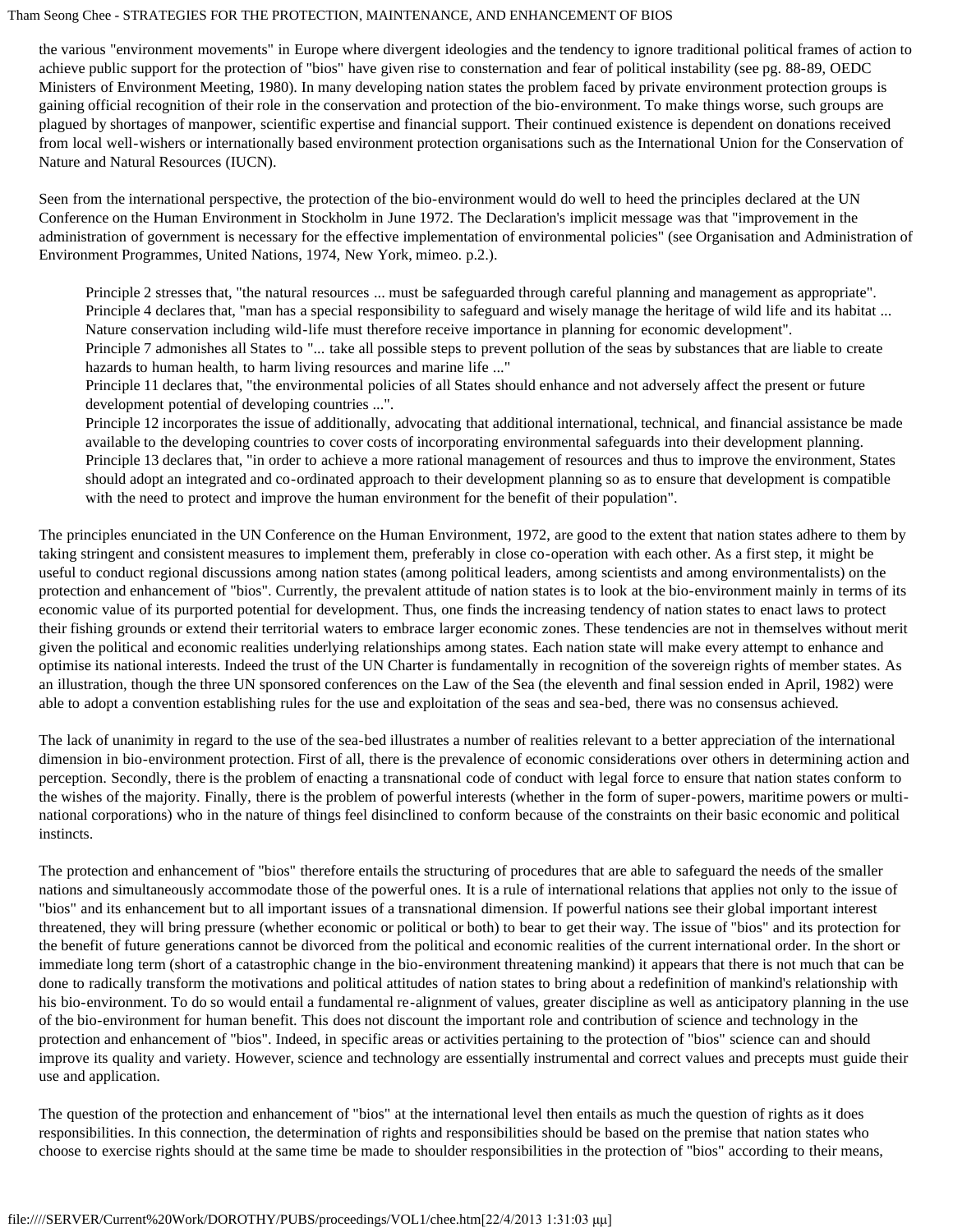whether seen in terms of economic resources, political influence or scientific-technological expertise. In saying the obvious, one is reminded of several essential truths which no amount of rationalisation will negate viz., interdependence of nation states in their separate quest for national fulfilment; the continuing need for an international division of labour in the broadcast sense of the word in accordance with the specific ecological and socio-cultural circumstances of each nation state; the cumulative influence of transnational organisations (both economic and non-economic in their objectives) in national life; and the essential disconnectedness underlying biosystems. Furthermore, if one could speak of a universal culture that binds all mankind to one frame of cognition, it is the culture of science.

Given the fact that the world is one and that the biotic heritage of man is also a unitary and indivisible system, then it follows that the protection, maintenance and enhancement of "bios" must necessarily involve a collective effort as well. This then must be the "collective conscience" of nation states in their dealings with each other. Given the structural and attitudinal difficulties underlying relationships among states currently, it might be judicious to adopt the following lines of action to promote "bios"':

- a. strengthening, enhancing and expanding the influence of existing international organisations charged with the protection and maintenance of "bios" in the broadest sense of the word such as the International Convention for the Protection of Endangered Species. Wherever necessary and appropriate the scope of such organisations should be enlarged.
- b. instituting or strengthening co-operating among Ministers charged with the task of environmental protection on an intra-regional and inter-regional basis. In this connection, development projects initiated by a nation state which have potential adverse effect on "bios" should be made known and discussed.
- c. initiating discussions among nation states either regionally or multilaterally with a view to evolving a common acceptable plan for the protection of the bio-environment(s) including of course a commitment of resources in the form of financial contribution and scientific manpower.
- d. exploring the feasibility of a charge on transnational organisations whose activities pose dangers to the bio-environment or alternatively, nation states could pass legislation which would require transnational co-operations whose activities have potential adverse effects to adhere to standards of operation conductive to the protection of "bios". This is justified on the grounds that transnational organisations operating on the principle of profit and gain have a social responsibility beyond their basic introorganisational objectives. In a sense, transnational organisations with economic objectives in mind are also directly or indirectly extensions of powerful nation states whether seen politically or economically. That being the case, it is imperative that they accept and discharge their responsibilities accordingly. This does not imply that no efforts have been bade in this direction. For example, some industrialised countries have set up mechanisms to ensure that industries bear the social costs arising from the pollution of the air and water. A committed acceptance of this role as a matter of principle is necessary.
- e. since the protection and enhancement of "bios" requires a multi-dimensional approach, systematised efforts should be made to control the manufacture, supply and use of toxic substances. Here again a fair amount of effort has already been exerted both in the form of legislation and international co-operation but most are directed at the protection of human life and not of "bios" in general. In might be timely at this stage to declare a general moratorium on "bios" so that follow-up efforts could be instituted on a more systematic basis. Currently, oil pollution not to mention threats posed by nuclear wastes represent the most immediate dangers to the protection of "bios". These problems are multi-national in their impact and should make clear the question of responsibility.
- f. the UN should have a larger role in matters pertaining to the protection of the bio-environment. Perhaps it is time that the UN gives greater emphasis and orientation to life preserving activities and programmes. Quite obviously, in doing so, member states must give existing UN organs and agencies their committed support, otherwise, efforts made to preserve, maintain and enhance the bioenvironment would continue to lack common direction or unity of purpose.
- g. finally, the protection of "bios", being as it is a multi-national concern, requires the enactment of common legal procedures of two categories in order to be effective: those enacted by the nation state concern which allows to act unilaterally and remove threats to the bio-environment, and those enacted to ensure that nation states act according to accepted standards of international conduct conducive to the preservation and enhancement of "bios" in general. The latter in particular would require the establishment of co-ordinating agencies charged with administrative and regulatory powers. In some countries a Department of the Environment has been established to co-ordinate activities pertaining to the protection of the environment but such efforts, based as they are on national objectives, are not always the most effective for the purposes of bio-environment protection in general. Furthermore, current laws enacted at the national level by industrialised countries for the protection of the environment fall into 4 categories:
	- 1. those pertaining to the protection of human health;
	- 2. those pertaining to the allocation of resources emphasising equitable or economically optimal allocation;
	- 3. those pertaining to the conservation of natural resource quality and quantity with emphasis on the proper use of resources to avoid degradation or depletion from exploitation;
	- 4. those pertaining to the need to achieve administrative co-ordination vis-à-vis programmes for environmental management (see Stephen C. McCaffrey and Francoise Burhenne-Guilmin, "The Use of the Law in Environment Conservation: A Survey of Legal Responses to Selected Problems in Organisation and Administration of Environment Programmes", UN 1974).

There is no doubt that such laws should be enacted by other countries if they have not done so already. However, such laws should take into account not only the preservation or conservation of biotic and abiotic forms which have obvious value for human existence, but also those which are of unknown value and significance. Biotic forms maintained and cultivated by man are determined by his perceptions of usefulness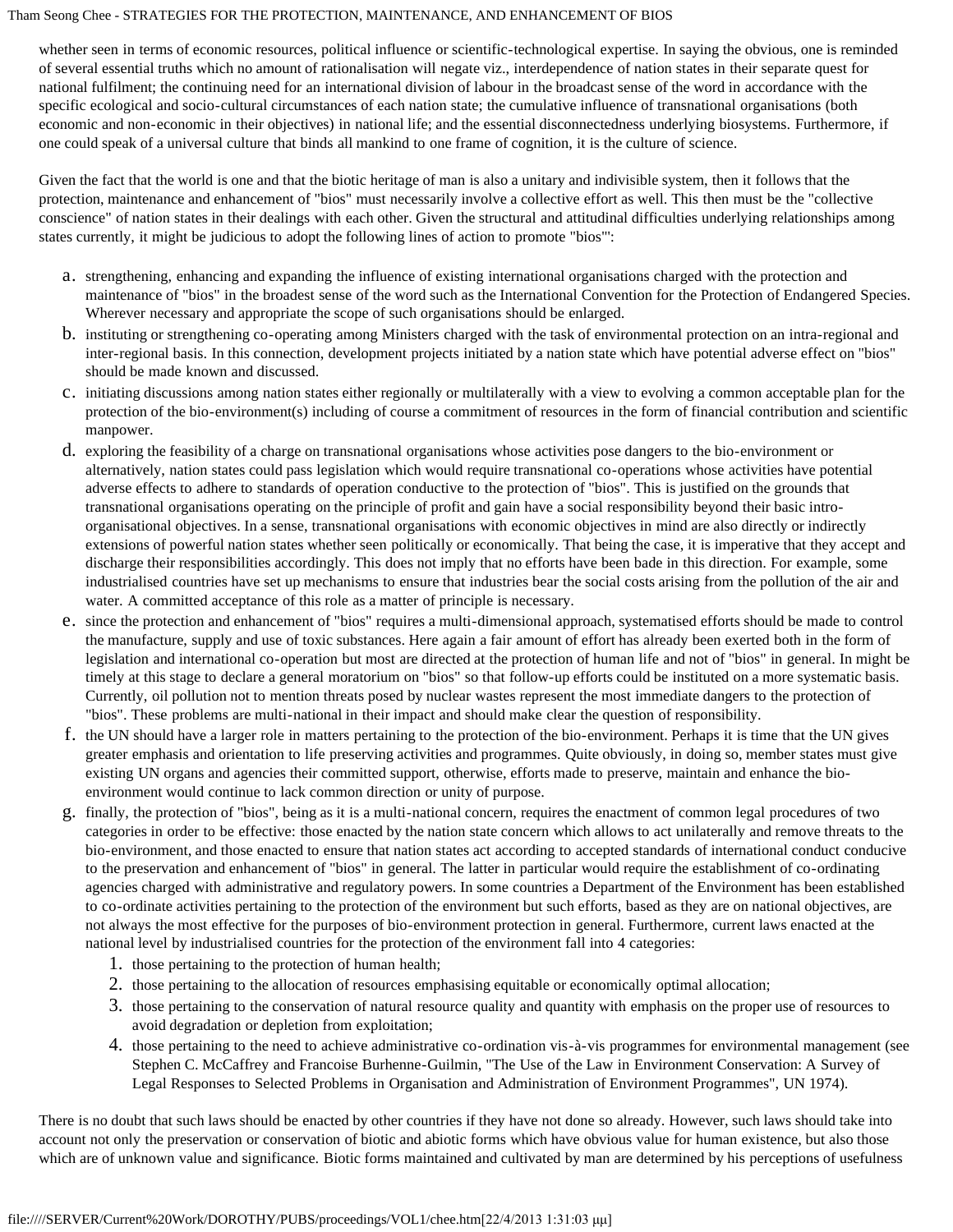and the stage of his scientific knowledge. Hence the survival of a biotic form is more often than not guided by man's scheme of values as well as prejudices. To create a situation conducive to the protection of "bios" would require an alteration of certain values of a negative character and simultaneously the inculcation of a respect for "bios" in general. This is a necessary adjunct to the role of the law in bio-environmental protection. Laws for the protection of "bios" are useful to the extent that they are relevant to the purposes aimed at. Equally, their implementation must be seen to be equally binding by disputing parties whether at the national or international level. While the constitutional authority vested in a national government would normally allow for the passage of the law, at the international level matters are less straight forward. For example, the imposition of sanctions on recalcitrant nations for defying UN sponsored resolutions have not been too successful mainly because there is no shared perception of a collective threat. The best selling point then for the enactment of international law aimed at the protection of "bios" is to emphasise the collective threat posed to mankind by the wanton and indiscriminate exploitation of the bioenvironment.

## **CONCLUDING STATEMENT**

The maintenance and enhancement of the bio-environment inherently questions certain fundamental beliefs held by modern industrialised societies about human action. Bio-environment protection required man to strike a symbiosis with nature whereas the ethos of modern industrialised societies, as well as others who aspire to achieve a similar level of physical well-being, stresses the exploitation of nature and man for material betterment. In doing so, it denies implicitly the essential spirituality underlying "bios" as a manifestation. However, implicit in the foregoing statement is the fact that Mankind is faced with two alternative paths for achieving an enhanced state of existence: one path requires that he identifies himself with nature (in which case he might gain spiritually but lose out materially) and the other path requires that he detaches himself from nature (in which case he might gain materially but lose out spiritually). The question then is whether the first path is manifestly superior to the second and if so how can it be operationalised both nationally and internationally? As noted earlier, "bios" as a physical manifestation is an integrated system that recognises no political boundaries. Thus to optimise efforts at protection "bios" would require that the aforementioned fact be recognised. However, given the nature of the international system a shift to a bio-oriented existential strategy for man (as against the current technocentric-capitalistic mode) would spell disaster for nation states with no natural resources, large populations and small land areas.

Furthermore, nation states whose survival is locked into the technocentric-capitalistic mode of economic production and exchange would find it impossible to adjust. No doubt the problem is not necessarily a zero sum game. Yet such crucial questions call for a thorough examination of all relevant concerns.

Another question of fundamental importance requiring debate and deliberation is whether nation states can be brought to a common consensus conducive to the enhancement of "bios" in the broadest sense of the word. As intimated earlier, such a step would require nation states to surrender at least a part of their sovereignty to enable relevant international agencies to undertake the task of protecting the bio-environment on behalf of mankind. In this connection, three methods have been proposed to achieve a solution: re-organisation of the international order (Falk R.A., 1972: Brown, L.R., 1922; Ward, B., and Dubos, R., 1972): centralised authoritarianism (Toffler, E., 1975; Ophuis, W. 1973, 1977 and Harding G., 1972); and the anarchist solution which postulates a return to a communal or tribal existence (Bookchin, M., 1971; Weisberg, B., 1971 and Roszak, T., 1973). Such proposals, however, neither explain how each can be brought about nor do they explore the various implications involved. Given the realities of the international order, the question then is whether nation states are willing to guide their development policies by giving due regard to the concept of the common good. Alternatively will the appeal to enlightened self-interest move a nation state adequately so that it gives due recognition to the protection of mankind's common biotic heritage? There are obviously no easy answers.

#### **REFERENCES**

- 1. Bookchin, M., "Post-Scarcity Anarchism", Ramparts Press, Berkeley. California, 1971
- 2. Burton, I., "The Environment as Hazard:. OUP, New York. 1978.
- 3. Brown, L.R., "World Without Borders". Random House, New York. 1972.
- 4. Calder, N., "The Environment Game". Secker & Warburg, London. 1967.
- 5. Dasman, R.F., "Planet in Peril: Man and the Biosphere Today". Penguin Books. 1972.
- 6. Environmental Procedures for Planning and Building, Planning Approval, Licensing and Other Subjects Relating to Environmental Health. Ministry of the Environment, Singapore. 1973.
- 7. Edmunds, S., "Environmental Administration:, McGraw-Hill. New York. 1973.
- 8. Eichholz, G.G., "Environmental Aspects of Nuclear Power", Ann Arbor. Michigan. 1976.
- 9. Falk, R.A., "This Endangered Planet: Prospects and Proposals for Human Survival:. Vintage Books. New York. 1972
- 10. Hardin, G., "Exploring New Ethics for Survival: The Voyage of the Spaceship Beagle". Viking Books. New York. 1972.
- 11. Harvey, B., "Environment and Society, An Introductory Analysis". McMillan. London. 1977.
- 12. International Conference on Environment and Society in Transition (ed.) by Bregel, B. New York Academy of Sciences. 1975.
- 13. International Conference on Environmental Carcinogenesis. Elsevier Press. Amsterdam. 1979.
- 14. Lenihan, J. & Fletcher, W.F. (ed.), "Energy Resources and the Environment". Blackie. Glasgow. 1979.